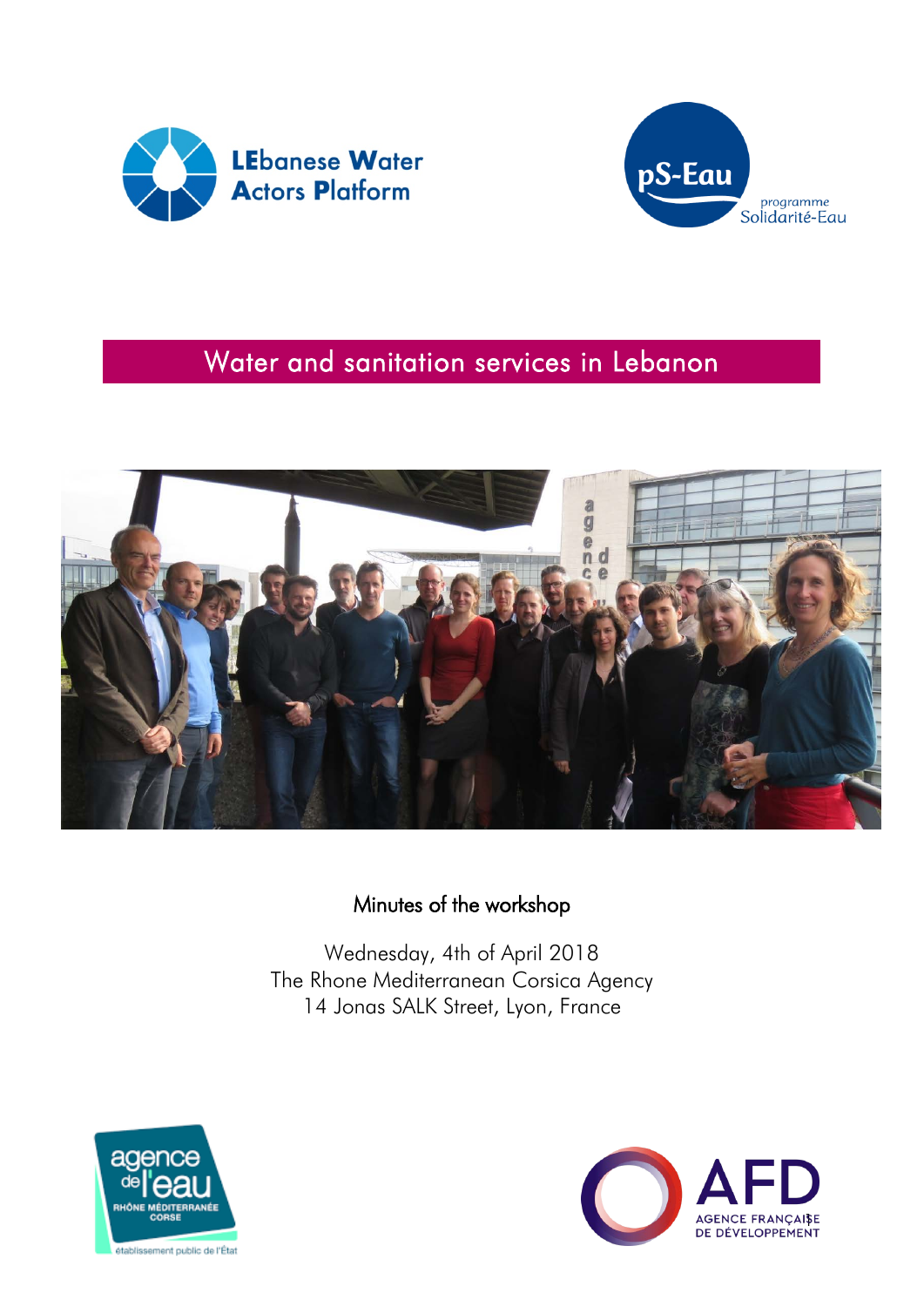### **OBJECTIVES**

Through concrete illustrations of problems faced by Lebanese Municipalities, cooperation organizations and NGOs aimed to:

- Make an assessment of water and sanitation services in Lebanon;
- Have a better understanding of the institutional context of the water and sanitation sector in Lebanon;
- Improve understanding of the issues faced by Lebanese actors;
- Know the solutions currently implemented in Lebanon, the conditions of their implementation, their advantages and limitations.

#### PROGRAM

11:00am - Reception and introduction to the workshop Mr. Rémi Touron, The Rhone Mediterranean Corsica Agency

11:15am - Presentation of the Lebanese Water Actors Platform (LEWAP) Ms. Claire Papin-Stammose, Project officer - Water and Sanitation in Lebanon

11:30am – Water quality monitoring and existing solutions currently implemented Mr. Fadi Doumit, Head of Water Resources Department, Litani River Authority

12:00am - Sanitation issues of the Municipality of Boudaï Mr. Mohamad Chamas, Mayor of Boudaï Ms. Rola Afyouni, Financial Engineering Project Manager, Communauté de Communes de la Vallée de l'Hérault (CCVH) Mr. Jérôme Dubost, Head of water and environment, CCVH

2:00pm - Sanitation in the Caza of Bcharreh Mr. Alain Tidière, Director of Corail Association Mr. Pascal Molle, Researcher - Sanitation in small and medium size communities, IRSTEA

2:40pm - With the current: the sustainable management of water resources to support local development

Ms. Catherine Luciani, Director of the Department of Sustainable Development, Department Aude Mr. Ghassan Tayoun, Deputy Mayor of Zgharta-Ehden Municipality Mr. Gaëtan Deffontaines, Business Manager, BRL-Exploitation

3:20pm - Promote coordination for sustainable water resources management in the Municipality of Zahle Ms. Joëlle Puig, Geographer Consultant, Project Manager CPIE APIEU

3:50pm - Overview of debates and key points Mr. Vincent Dussaux, Director of Projects, Programme Solidarité Eau

LIST OF PARTICIPANTS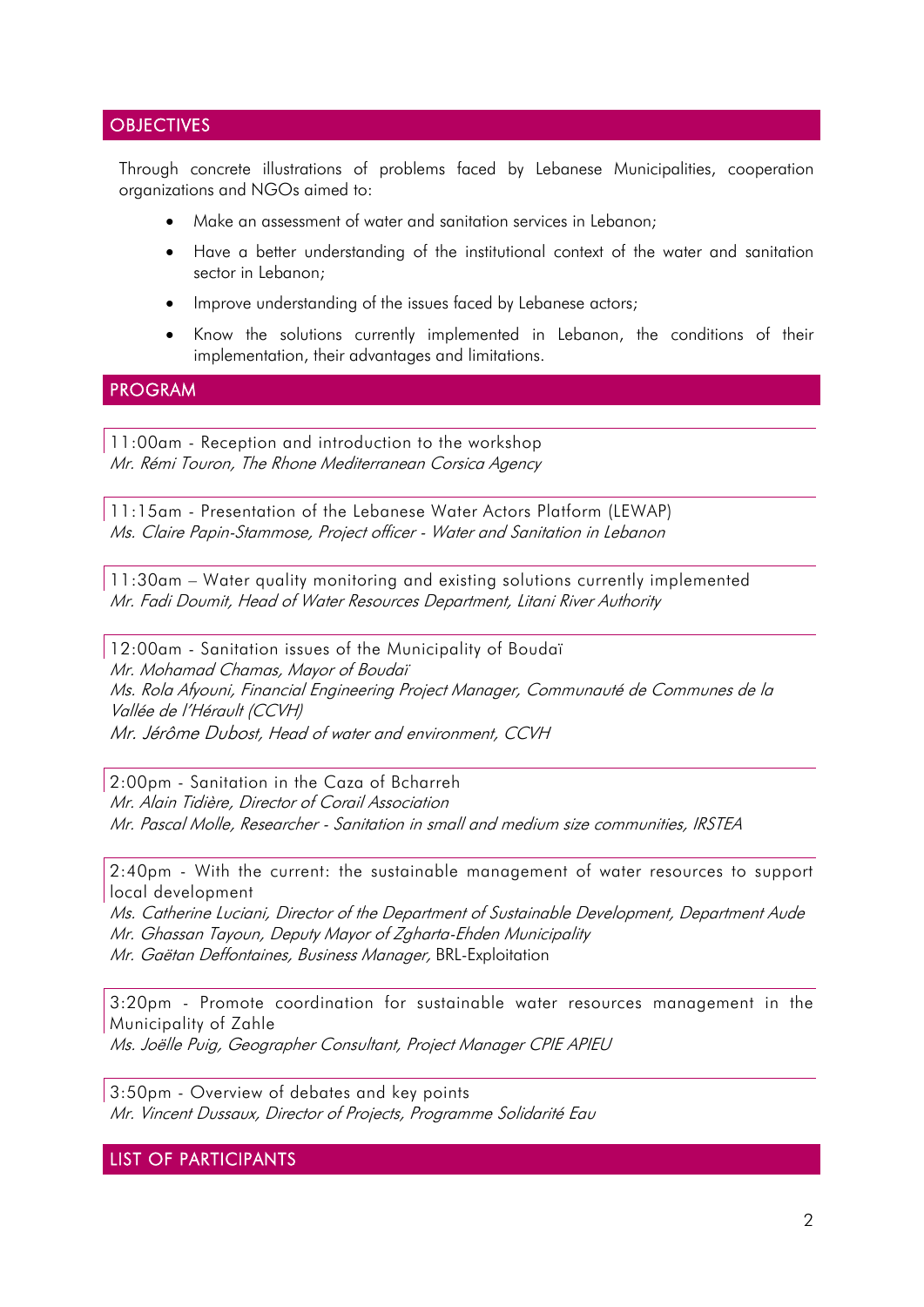### RECEPTION AND INTRODUCTION TO THE WORKSHOP

#### Mr. Rémi Touron, Project Officer of projects and international cooperation, AERMC

In 2005, the Oudin-Santini law allowed water authorities and agencies to mobilize up to 1% of their water and sanitation budget for international cooperation actions. For the AERMC, this represents a potential of 5 million Euros per year. In 2016, the Agency raised 4.5 million Euros for international cooperation actions.

At the international level, the actions of the Agency are divided into 2 main types:

- Institutional support mainly towards the countries of the Mediterranean basin;
- Support for cooperation projects led by local authorities (decentralized cooperation) or associations of its basin.

The Agency is supporting projects implemented in Lebanon as the LEWAP platform facilitated by pS-Eau. Therefore, the Agency is renewing its commitment to facilitate exchanges, create synergies between stakeholders, and improve practices.

### PRESENTATION OF THE LEBANESE WATER ACTORS PLATFORM (LEWAP)

#### Ms. Claire Papin-Stammose, Project officer - Water and Sanitation in Lebanon

Since 2013, pS-Eau intervenes in the water and sanitation sector in Lebanon. Between 2013 and 2016, pS-Eau supported the cooperation project of SIAAP by capitalizing on lessons and facilitating an exchange network between Lebanese and French actors.

These first activities enabled us to notice important needs in terms of access to information and dialogue between actors of the sector. This analysis was confirmed by a diagnosis carried out with many actors in order to better understand their needs.

Building on its own experience in facilitating networks, pS-Eau initiated in 2017, an information and exchange platform for the water and sanitation actors in Lebanon.

Available in French and English, LEWAP is open to all the actors involved in the Lebanese water sector. Several activities are implemented in France and Lebanon:

- Carrying out a watch on the sector, up-coming events, current projects, last publications and calls (news and newsletter);
- Facilitating exchanges and dialogues in Lebanon and France;
- Organization of trainings in partnership with actors of the water sector (CEWAS, IRSTEA...);
- Organization of technical field visits in France and Lebanon;
- Supporting cooperation projects;
- Assessing the needs of Lebanese actors and connecting them with French partners ;
- Collecting and sharing information through a database containing details on projects [\(37\)](https://www.lewap.org/mapofprojects/), organizations [\(309\)](https://www.lewap.org/organisations/), actors (358) and documents  $(148)$  of the sector;
- Publication of popularization and synthesis tools [\(country sheet\)](https://www.pseau.org/outils/ouvrages/ps_eau_country_sheet_lebanon_2018.pdf).

You are kindly invited to update us on your on-going activities and latest publications in order to share it on the platform!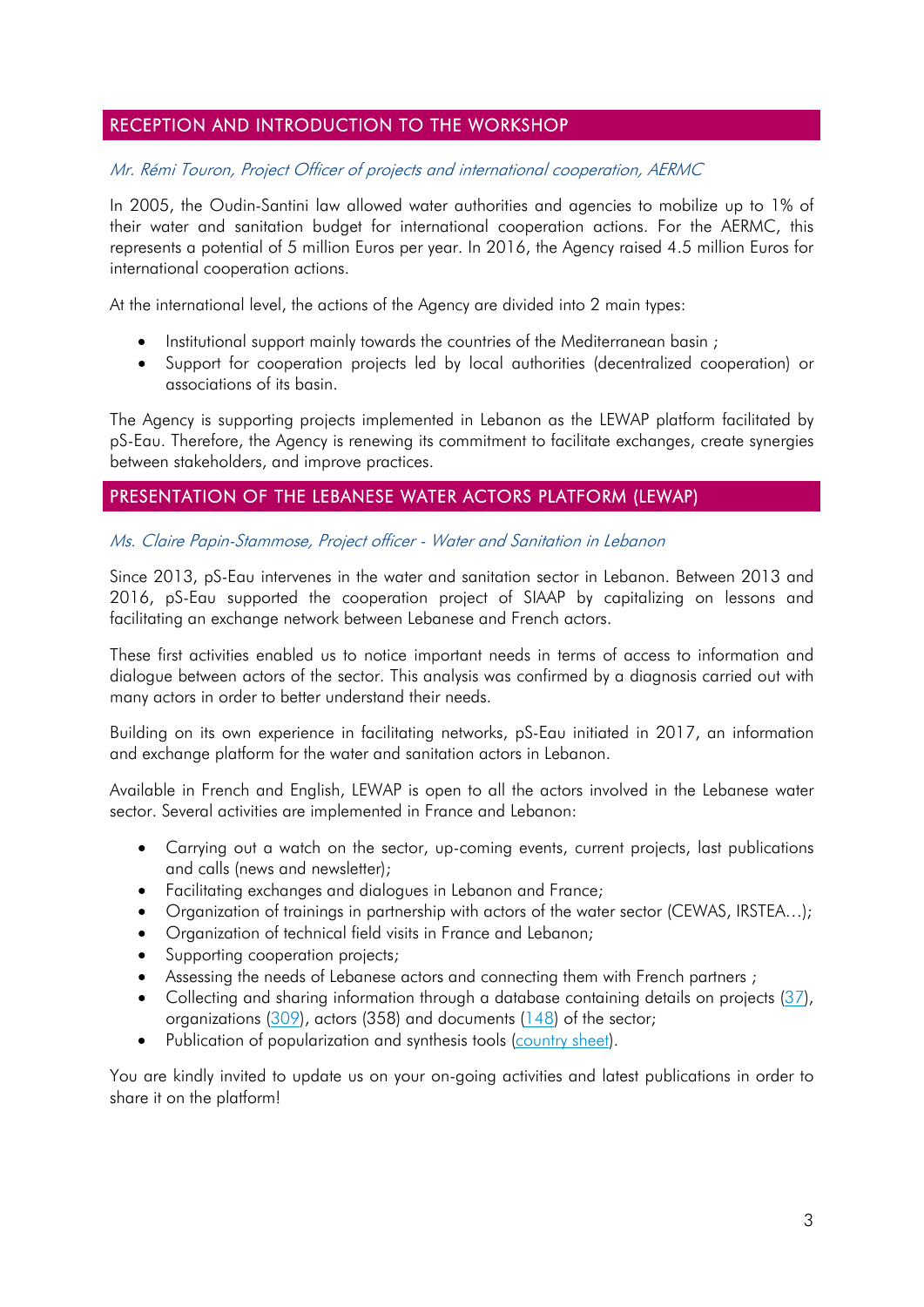### WATER QUALITY MONITORING AND EXISTING SOLUTIONS CURRENTLY IMPLEMENTED

Mr. Fadi Doumit, Head of Water Resources Department, Litani River Authority

This presentation focus on:

- Hydro-geological characteristics of the Litani;
- History of the creation of the Litani River Authority in 1954;
- Current missions of the Litani River Authority (irrigation, hydro-electric production, monitoring of quantity and quality of resources, wastewater treatment);
- Evolution of the Litani River Authority and planned reforms;
- Completed projects (Qaraoun Dam, Conveyor 800, lagooning) ;
- Current and future projects (telemetry pilot, monitoring and treatment of water pollution in Qaraoun Lake with Dutch cooperation).

#### [Download the presentation](https://www.pseau.org/outils/ouvrages/onl_litani_river_litani_river_authority_projects_2018.pdf)

### SANITATION ISSUES OF THE MUNICIPALITY OF BOUDAÏ

#### Mr. Mohamad Chamas, Mayor of Boudaï

The key points of the speech:

- Strategic territory with the source of the Litani River;
- Absence of wastewater treatment and infiltration of wastewater in groundwater;
- Environmental health issues of the population;
- Need for a technical support.

[Downlload the presentation \(French\)](https://www.pseau.org/outils/ouvrages/municipalite_de_boudai_presentation_municipalite_boudai_2018.pdf)

#### Mr. Jérôme Dubost, Head of water and environment, Communauté de Communes de la Vallée de l'Hérault (CCVH)

As for Boudaï, the climate of the CCVH is a Mediterranean one. The population of the CCVH is 36,000 inhabitants residing in 28 different municipalities.

Since the 1<sup>st</sup> of January 2018, CCVH is in charge of water and sanitation services after transferring legal competencies from the 28 municipalities. This transfer went along with a reflection on the kind of governance for water and sanitation services. A public company has been created with an operating council consisting of mayors. This council participates in the definition of the statutes of the public company, the regulation of the service, and the setting of a shared price for the entirety of the territory.

The territory has three water sources that are vulnerable and must be secured. One of the priority catchments suffers from pollution due to agricultural activity. The territory has 29 wastewater treatment plants (WWTP). The purification processes are very diverse. Significant investments are required to re-new infrastructures which are degraded.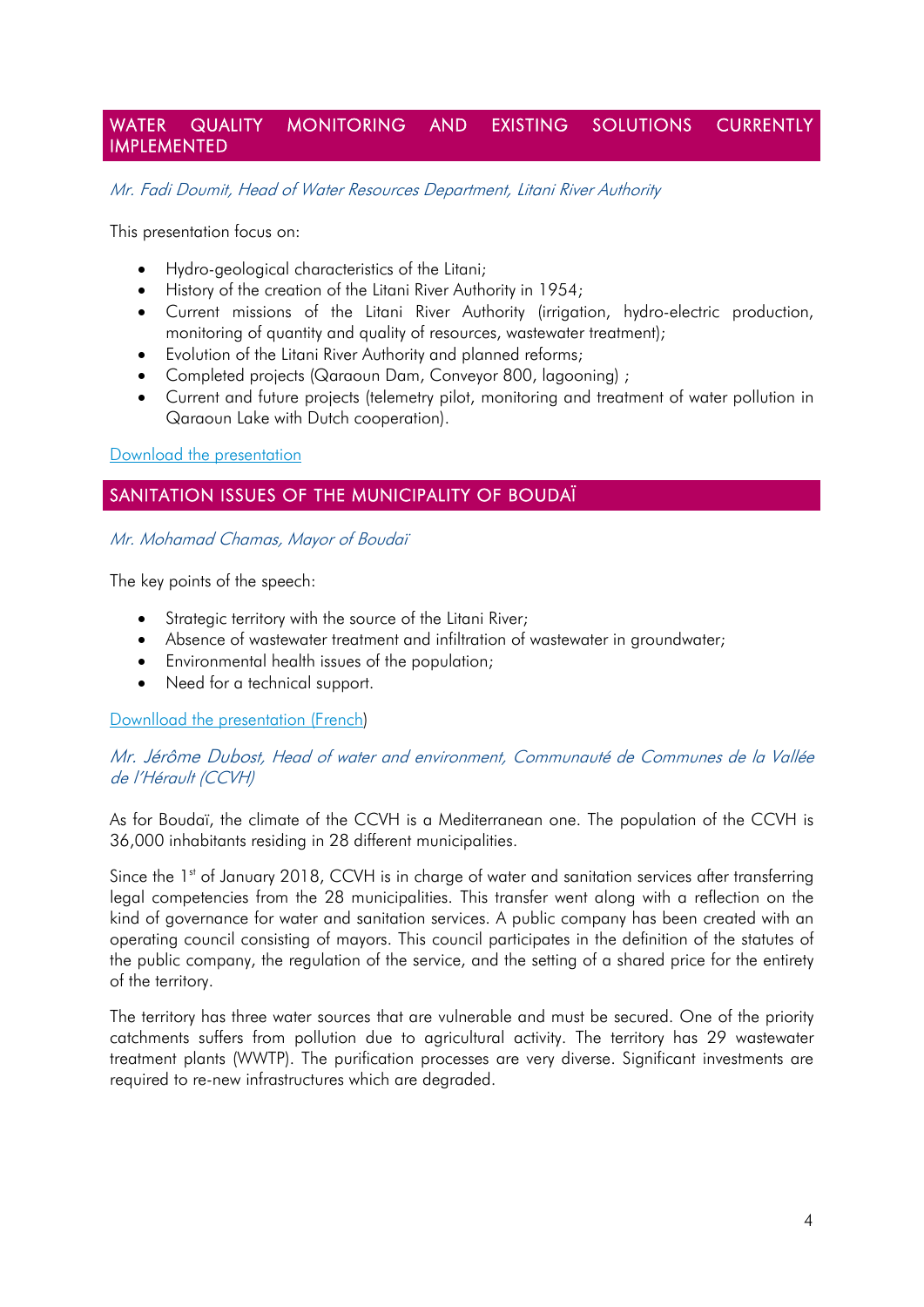### Ms. Rola Afyouni, Financial Engineering Project Manager, CCVH

Why get involved?

- An opportunity of connection with the Municipality of Boudaï through pS-Eau;
- Similarities between the two territories;
- Mutual learning and perspective analysis on the issues of our territories;
- Mobilizing and enhancing the expertise of a local company.

Decentralized cooperation is a historical commitment of CCVH which is currently implementing projects in China, Morocco, and Lebanon. The engineering mobilization of our territory is a guarantee of collective benefit. The CCVH is involved in Lebanon since 2011 with projects related to the development of a touristic strategy (Byblos) and local development (Union of Municipalities of Upper Jord Bhamdoun).

The project, with the municipality of Boudaï, is related to water and sanitation services. A diagnosis will permit to develop an action plan. A coordination will be done between users, farmers, municipality, water establishment, the Litani River Authority and the Ministry of Water and Energy.

The project will intend to mobilize local expertise by involving Lebanese consulting engineers. A Lebanese consultant, holding a PhD in ground water resources management, will be in charge of the coordination of the project.

After this workshop, technical visits of an activated sludge treatment plant, reed bed filters and lagooning will be organized on the territory of CCVH for the Lebanese delegation.

### SANITATION IN THE CAZA OF BCHARREH

#### Mr. Alain Tidière, Director of Corail Association

The main issues of the sanitation sector are:

- Costs of operation and maintenance not taken into account;
- Overlapping of competences between institutional actors;
- Purchase of the land

Lessons learned:

- Necessity of having a coordination between actors;
- Long term cooperation required for reaching to implement master plan for sanitation;
- Importance of the involvement and concerns of local authorities ;
- Complementarity between decentralized cooperation projects and projects implemented by AFD.

[Download the presentation \(French\)](https://www.pseau.org/outils/ouvrages/corail_l_assainissement_du_caza_de_bcharreh_2018.pdf) **Project Sheet Elaboration of a river contract** Project Sheet [Pilot of Reed bed treatment plant](https://www.pseau.org/outils/ouvrages/ps_eau_fiche_projet_station_d_epuration_pilote_filtres_plantes_de_roseaux_2017.pdf.pdf)

#### Mr. Pascal Molle, IRSTEA, Researcher Natural Waste Water Treatment

IRSTEA is supporting AFD for the implementation of a master plan for sanitation, including 15 reed bed filters, by developing research activities and facilitating knowledge transfer to local actors. Mr. Molle observed that a comparison between the costs of operation and maintenance is missing in most of the preliminary studies for treatment plant station.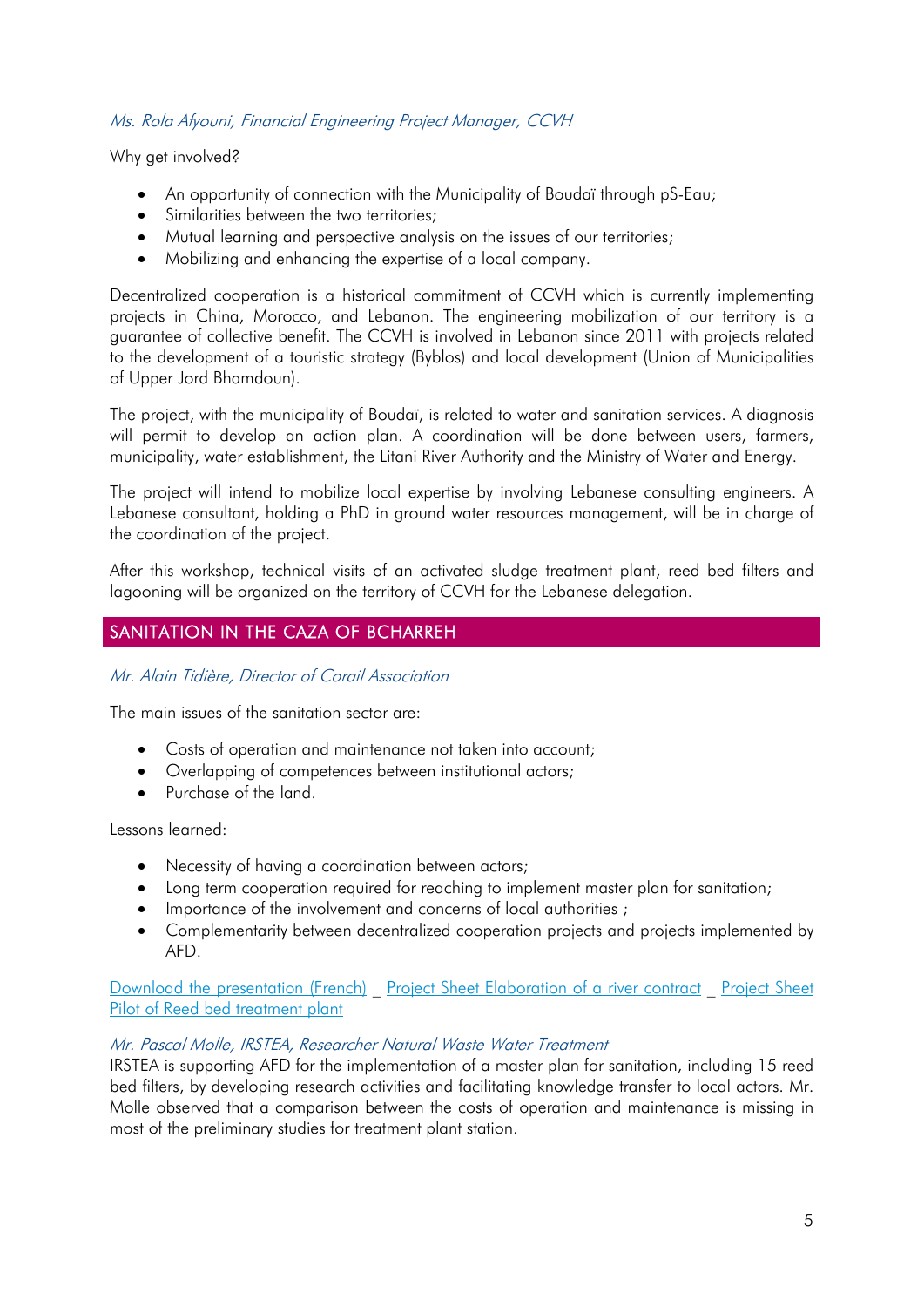### WITH THE CURRENT: THE SUSTAINABLE MANAGEMENT OF WATER RESOURCES TO SUPPORT THE LOCAL DEVELOPMENT

### Mr. Ghassan Tayoun, Deputy Mayor of Zgharta-Ehden Municipality

The Municipality aims, in partnership with Aude Department, to set up sustainable water management on its territory. Sustainable management will act as a lever for local development through the enhancement of natural and local heritage and sustainable irrigation.

Multi-sectoral approach should be developed for territories. The implementation of this approach must be done in coordination with all the competent authorities. Municipalities are a relevant tier for this approach because there is de-facto decentralization in Lebanon. In this context, decentralized cooperation is a valuable asset.

### Mr. Gaëtan Deffontaines, Business Manager, BRL-Exploitation

Introduction to the context:

- Demographic and administrative characteristics of the territory;
- Hydrogeological context (2 catchment basins);
- Current state of the water services (absence of water meters, low recovery rate by the Water Establishment of North Lebanon, lack of maintenance of infrastructures, illegal connections, use of drinking water for irrigation);
- Current state of the sanitation services (operating costs of WWTPs, discharges into the natural environment, pollution of water resources).

Lessons:

- Taking into account cost of operation and maintenance of WWTP;
- Importance of having a coordination and a lead by an actor;
- Taking into consideration all the territory and its characteristics;
- Necessity to implement awareness activities.

Actions plan:

- Activities to be implemented quickly (rehabilitation of two catchments, measuring water production and consumption and protecting catchment area);
- Develop a long-term management strategy (master plan for sanitation to improve resource quality and ensure sustainable management services).

### [Download the presentation \(in French\)](https://www.pseau.org/outils/ouvrages/cd_11_au_fil_de_l_eau_gestion_durable_de_la_ressource_en_eau_comme_support_de_developpement_local_2018.pdf)

#### Ms. Catherine Luciani, Director of the Department of Sustainable Development, Department Aude Why the Department decided to be involved?

- Share our expertise on enhancing heritage with an economic development link to the certification label "Pays Cathare";
- A rich hydraulic heritage and innovative infrastructures (Canal du Midi ...);
- Territorial development linked to water and a hydraulic scheme to mobilize Pyrenees/Massif Central water resources;
- Similar constraints for climate change and flood and drought risks;
- Available Expertise of resource management at department level;
- A pride, of one of the poorest departments in France, to export its know-how and enhance its expertise on common issues!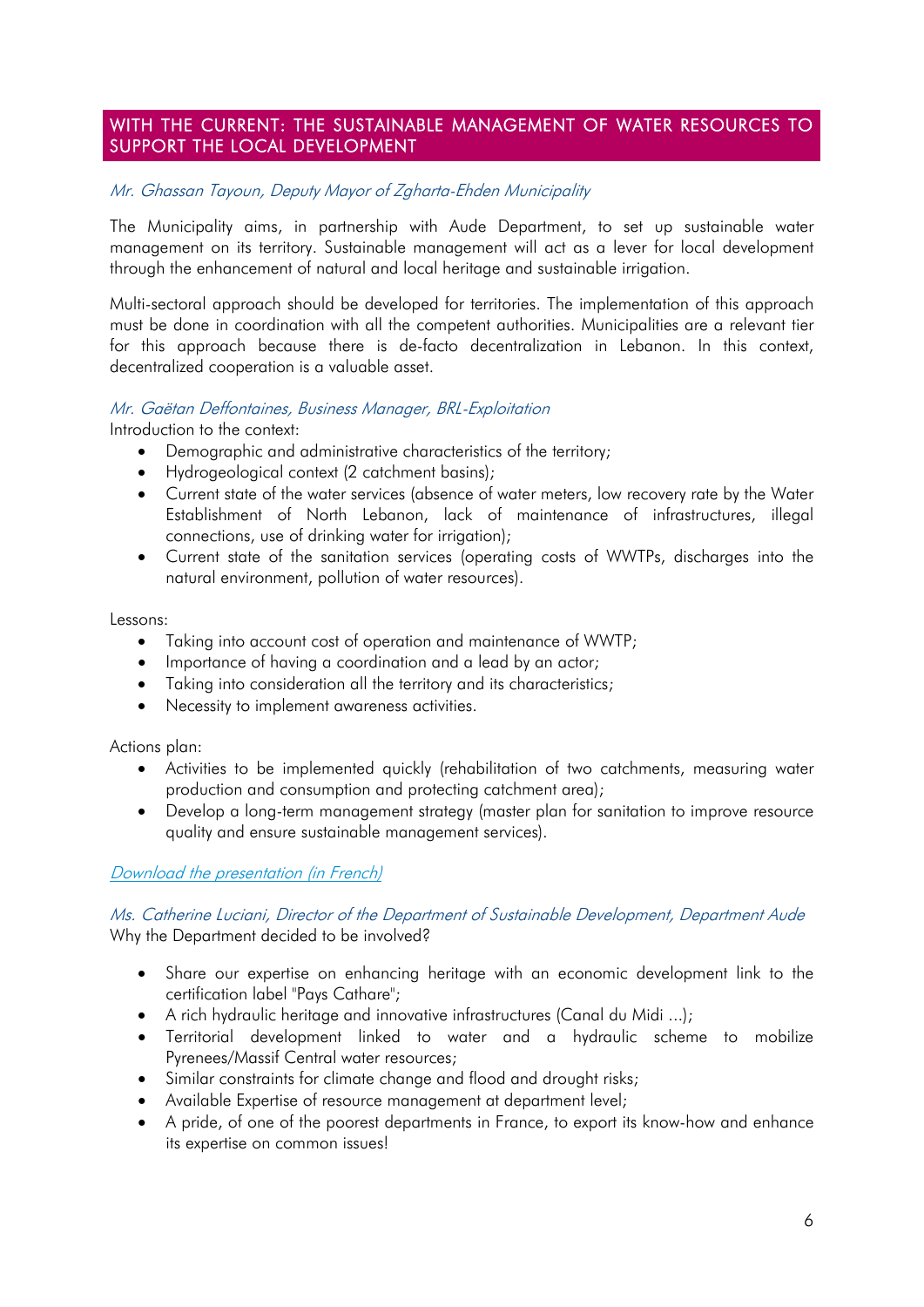### PROMOTE COORDINATION FOR SUSTAINABLE WATER RESOURCES MANAGEMENT IN THE MUNICIPALITY OF ZAHLE

#### Ms. Joëlle Puig, Geographer Consultant, Project Manager CPIE APIEU Observations:

- Unclear institutional framework;
- Deficit of legitimacy of the Water Establishments;
- Potentially conflicting relationships between Water Establishments and Municipalities;
- No planning document or lack of reliability (Master Plan);
- Low sharing of information;
- Sectoral and spatial fragmentation of the sector and therefore compartmental vision.

The activities proposed under the project:

- Establishment of bilateral coordination between actors;
- Collaborative platform to establish a common database on resource degradation.

#### [Download the presentation \(in French\)](https://www.pseau.org/outils/ouvrages/apieu_promouvoir_la_coordination_pour_une_gestion_durable_de_la_ressource_en_eau_a_zahle_2018.pdf)

### OVERVIEW OF DEBATES AND KEY POINTS

- The institutional framework of the water and sanitation sector in Lebanon is characterized by a plurality of actors whose authorities and areas of intervention overlap. The absence of a clear division of authorities is a hindrance to the proper implementation of projects. The creation of coordination bodies appears as a pre-requisite for the success of projects.
- There is no concerted strategy between the different actors to have sustainable management of water resources. This lack of strategic vision leads to the implementation of isolated initiatives. The multiplicity of these initiatives complicates the understanding of the sector, the needs and the actors involved.
- Access to information is fragmented due to insufficient collection and monitoring of data. These data are collected by the plurality of actors involved in the sector and there is no platform for sharing data.
- Lebanese institutions suffer from a deficit of legitimacy, where they do not have a power of coercion. Therefore, it is necessary to rely on awareness tools to improve the practices of all.
- There is a need to promote a territorial approach and ao beyond sectoral approaches. This approach must facilitate local development with involvement of all actors.
- In Lebanon, citizens turn first to the municipality. In this context, decentralized cooperation appears as an essential support tool facilitating the sharing of experience and know-how. Due to its long-term nature, decentralized cooperation promotes trust between project partners and stakeholders. In France, it contributes to the influence of our territories by mobilizing the expertise of communities and local actors.
- France and Lebanon have similar problems in their territories in terms of climate, availability of water resources, challenges to climate change. There is a common interest in sharing practices, pooling tools, and lessons.
- Decentralized cooperation between Lebanese and French local authorities constitutes, in this context, a real opportunity to concretize these exchanges.

Concluding video produced by the Rhone Mediterranean Corsica Agency: [Ça chauffe, partageons](https://www.youtube.com/watch?v=HzavmFXqziU)  l'eau ! [\(in French\)](https://www.youtube.com/watch?v=HzavmFXqziU)